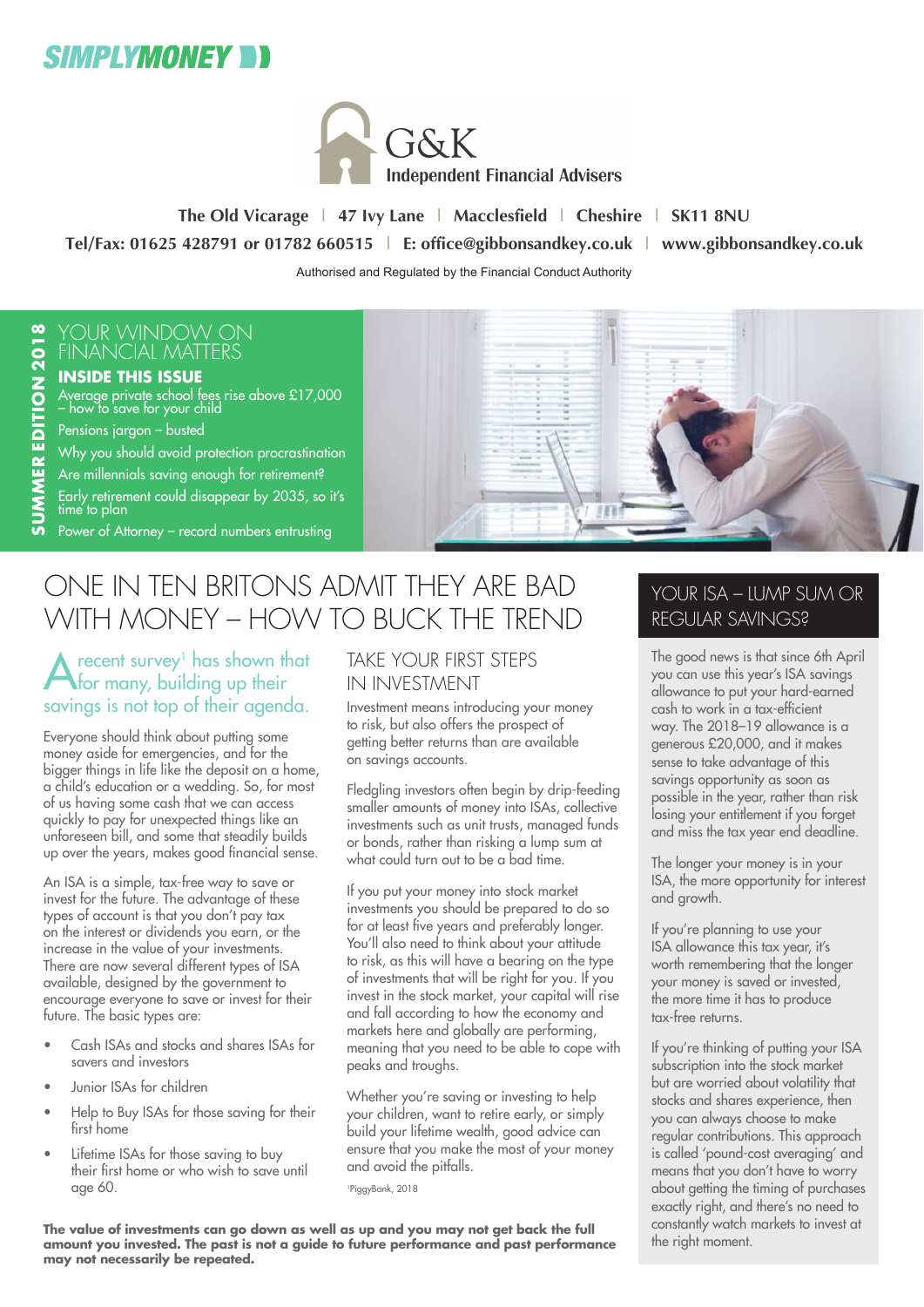## AVERAGE PRIVATE SCHOOL FEES RISE ABOVE £17,000 – HOW TO SAVE FOR YOUR CHILD

**A**ccording to the annual<br>
census of leading independent schools, the average fee for attending a private school is now over  $£17,000<sup>1</sup>$  a year.

Despite the rising cost of fees, private education continues to remain popular, with the number of pupils reaching 529,000, the highest figure since the Independent Schools Council began collecting data in 1974.

#### IT PAYS TO PLAN EARLY

After buying a home, school fees could be a family's largest expense, especially if you have several children to put through school and college. Starting to save from the day the children are born and encouraging other family members to contribute to accounts like Junior ISAs, can all help in building up the amount needed in fees. If you have more than ten years to go before schooling starts, then it's worth considering stock market investments. Whilst your money will be

exposed to risk, it also has the potential, although not the guarantee, to outstrip the returns you would get in an average savings account.

Parents can make use of their annual ISA allowance (£20,000 for 2018–19). Money invested in an ISA grows in a taxfree fund and can be withdrawn to meet fees without incurring tax. Increasingly, grandparents are looking at passing money on to their grandchildren during their lifetime as a way of reducing the value of their estate for inheritance tax purposes, either by giving a lump sum or setting up a trust for the benefit of the child.

#### LOANS, REMORTGAGES AND PENSION LUMP SUMS

Using offset mortgages or remortgaging their property are also common ways of raising the cash for fees. In some instances, older parents are taking their 25% tax-free pension lump sum and using the money to educate their offspring, although care needs to be taken to ensure the parents leave themselves enough money for their retirement.



If you're considering paying for your child's education, taking professional advice can help you plan effectively for the years that lie ahead.

1Independent Schools Council, 2018

**The value of investments can go down as well as up and you may not get back the full amount you invested. The past is not a guide to future performance and past performance may not necessarily be repeated.**

# PENSIONS JARGON – BUSTED

No one should be deterred from planning for their retirement by the jargon used in the pension industry.

Happily, we are well versed in turning complex financial terms into plain English. Here we unravel a couple of terms that you may have come across and be unclear about.

#### ANNUITIES

When you retire, you can choose to take some or all of your pension pot as an annuity, an insurance product that provides a guaranteed income for life. One of the benefits that annuities provide is security. Unlike other retirement income products, and with the exception of investmentlinked annuities, you aren't exposed to stock market risk which could erode your income. On the downside, should you die early, the residual value of the annuity dies with you; there is usually no return of capital to your estate.

#### DRAWDOWN

With income drawdown, you take a retirement income direct from your pension pot while leaving the rest of the cash invested, providing an opportunity for future growth. There is no minimum amount for drawdown, so you could, for instance, take your 25% tax-free lump sum and choose to leave the remaining funds invested. You can also move funds into drawdown in stages, known as partial or phased drawdown. The 25% tax-free amount doesn't have to be taken at once on retirement – smaller amounts can be taken over time, each with 25% tax-free.

Once in drawdown you can access funds as you need them. You could, for example, vary the amount you take each year, taking less if you wish to remain in a lower tax band, or more if you have plans to spend. After taking your 25% tax-free cash, your withdrawals will be subject to income tax and your drawdown income is added to any other income you receive in that tax year. It's important to remember that taking large withdrawals may result in you paying tax at a higher rate.

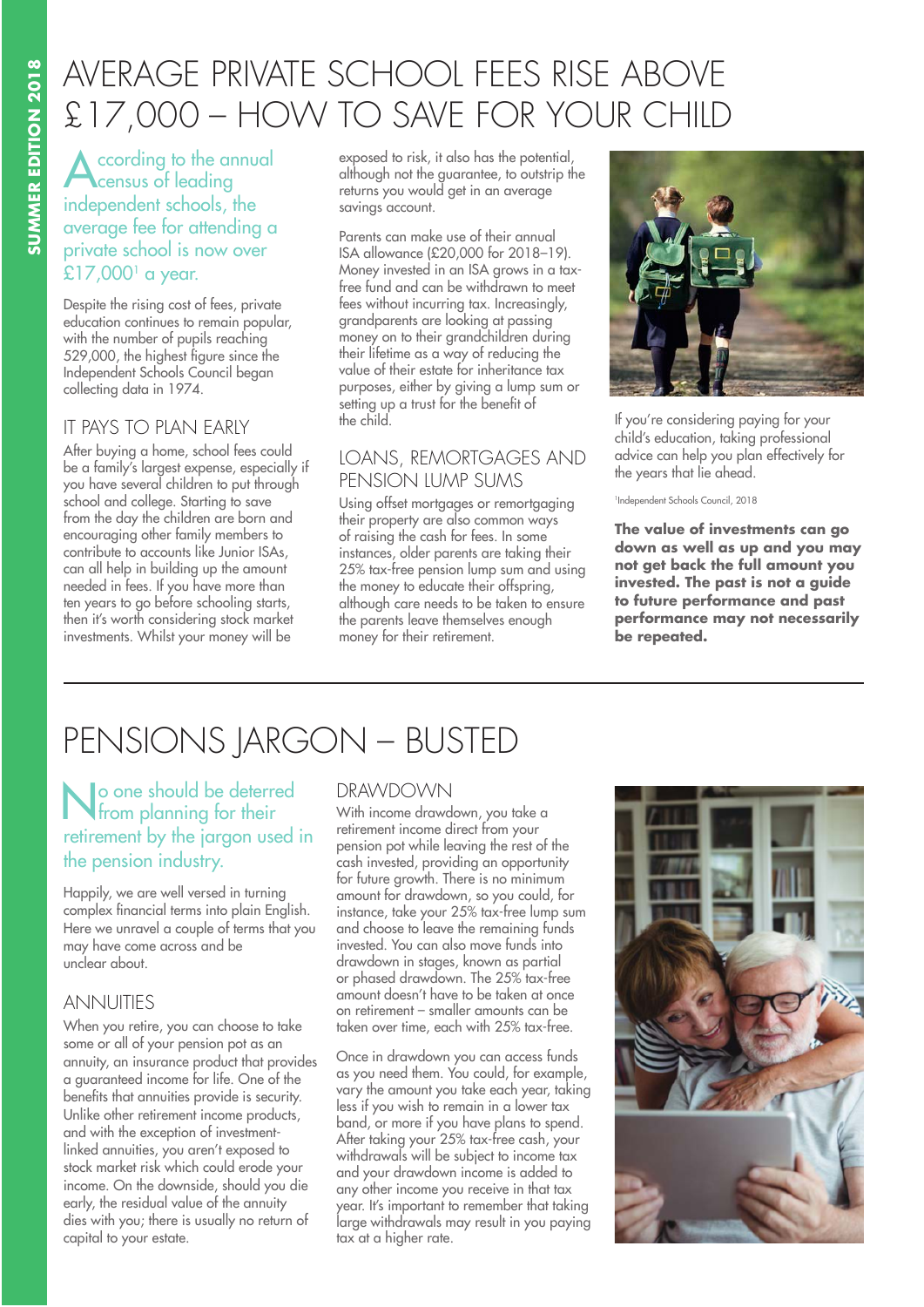

## WHY YOU SHOULD AVOID PROTECTION PROCRASTINATION

#### **Deople put off buying life insurance for a variety of** reasons, and they shouldn't.

Not only does life insurance give valuable peace of mind to families up and down the country, each year insurers pay out millions of pounds to families to help ease the financial strain caused by life's unexpected events. Here are a few reasons people often give for not taking this vital step.

#### IT'S TOO EXPENSIVE

Many people are surprised to learn that cover is far less expensive than they'd first thought. Plus, it's a small price to pay when you consider that having no insurance would cost your family considerably more and could result in them struggling for money.

#### I'M FIT AND WELL

No one is immortal and buying protection policies when you're in good health means you'll find it easier to get a cost-efficient policy that meets your needs. If you leave

it until you're older and have health problems, your premiums will be higher.

#### I DON'T HAVE KIDS

If you don't have kids but do have loved ones that depend on you financially – your spouse, partner, parent or sibling – then a payout from a policy would help to alleviate their financial burden at a difficult time.

#### I'M NOT WORKING, I DON'T NEED COVER

If you're a stay-at-home parent, just think of all the tasks you do on behalf of your family. Everything from cleaning, cooking and childcare might have to be paid for if you weren't there to provide it.

#### I GET COVER THROUGH MY **IOB**

While you may get insurance as part of your employment package, it may not be enough for your needs, and the policy won't move with you if you change jobs.

#### I DON'T HAVE TIME TO FIND THE RIGHT PLAN

It can be hard to assess how much life insurance you need on your own, but that's where we can help you. Don't let procrastination hold you back, get in touch.



## ARE MILLENNIALS SAVING ENOUGH FOR RETIREMENT?

#### Rising house prices, burdensome student debt and a low-wage economy have all contributed to millennials feeling under financial pressure.

However, the good news is that many more people in the 18 to 35 age range are regularly saving into a pension than ever before. According to data from the Intergenerational Commission<sup>1</sup>, a decent pension ranks as the second biggest area of concern for young people's prospects, second only to housing.

#### PENSION SAVING IS BECOMING THE NORM

Auto-enrolment has been a great success in improving the proportion of pension savers, particularly among the younger age group, where participation levels have increased significantly. However, it is crucial that those being auto-enrolled into pension schemes for the first time do not consider it 'job done' and disengage from their savings.

April saw the minimum auto-enrolment contribution increased to 3% of qualifying earnings for employees and 2% for employers, and although staff can opt out of their workplace pension scheme, figures to date show that fewer than expected have chosen to do so. Whether more will opt out as the minimum contribution increases to 5% for employees and 3% for employers in April 2019 remains to be seen. It's to be hoped that having embraced the pension saving habit and got used to receiving regular statements showing how their money is growing, they will be sufficiently incentivised to stay the course.

#### MORE IS NEEDED TO SECURE A COMFORTABLE RETIREMENT

The problem remains that to retire with pensions that are comparable to those of their parent's generation, millennials will need to think about contributing far more than auto-enrolment. This could prove difficult if they simply don't have the spare cash available to top up their pension savings.

Employers will have an important role to play in ensuring that employees receive every encouragement to keep saving during their working lives; they could help by allowing workers to sacrifice part of their salary or bonus to make pension contributions.

<sup>1</sup>Intergenerational Commission, 2017